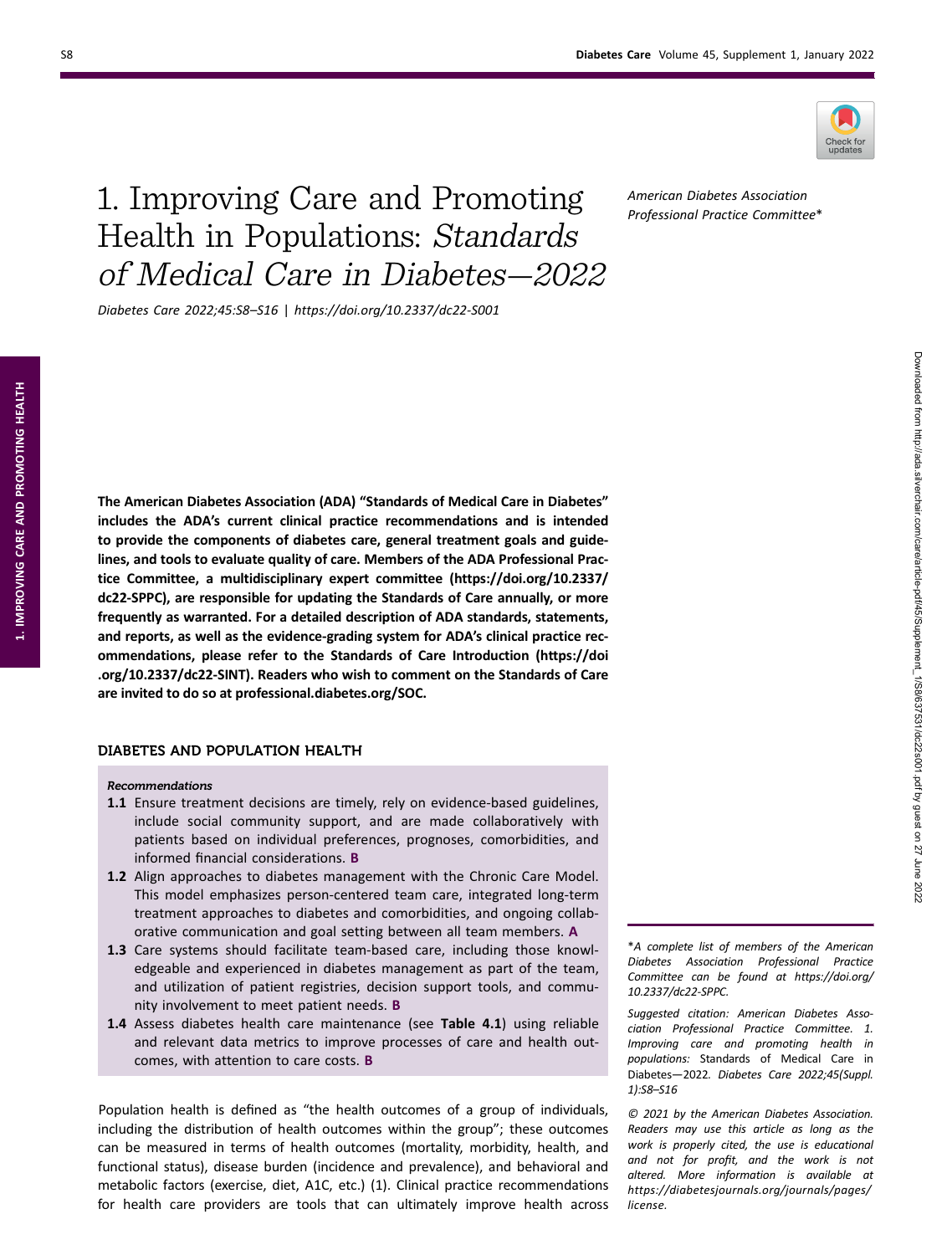populations; however, for optimal outcomes, diabetes care must also be individualized for each patient. Thus, efforts to improve population health will require a combination of policylevel, system-level, and patient-level approaches. With such an integrated approach in mind, the American Diabetes Association (ADA) highlights the importance of patient-centered care, defined as care that considers individual patient comorbidities and prognoses; is respectful of and responsive to patient preferences, needs, and values; and ensures that patient values guide all clinical decisions (2). Furthermore, social determinants of health (SDOH)—often out of direct control of the individual and potentially representing lifelong risk—contribute to medical and psychosocial outcomes and must be addressed to improve all health outcomes (3). Clinical practice recommendations, whether based on evidence or expert opinion, are intended to guide an overall approach to care. The science and art of medicine come together when the clinician makes treatment recommendations for a patient who may not meet the eligibility criteria used in the studies on which guidelines are based. Recognizing that one size does not fit all, the standards presented here provide guidance for when and how to adapt recommendations for an individual. This section provides guidance for providers as well as health systems and policy makers.

# Care Delivery Systems

The proportion of patients with diabetes who achieve recommended A1C, blood pressure, and LDL cholesterol levels has fluctuated in recent years (4). Glycemic control and control of cholesterol through dietary intake remain challenging. In 2013–2016, 64% of adults with diagnosed diabetes met individualized A1C target levels, 70% achieved recommended blood pressure control, 57% met the LDL cholesterol target level, and 85% were nonsmokers (4). Only 23% met targets for glycemic, blood pressure, and LDL cholesterol measures while also avoiding smoking (4). The mean A1C nationally among people with diabetes increased slightly from 7.3% in 2005–2008 to 7.5% in 2013–2016 based on the National Health and Nutrition Examination

Survey (NHANES), with younger adults, women, and non-Hispanic Black individuals less likely to meet treatment targets (4). Certain segments of the population, such as young adults and patients with complex comorbidities, financial or other social hardships, and/ or limited English proficiency, face particular challenges to goal-based care (5–7). Even after adjusting for these patient factors, the persistent variability in the quality of diabetes care across providers and practice settings indicates that substantial system-level improvements are still needed.

Diabetes poses a significant financial burden to individuals and society. It is estimated that the annual cost of diagnosed diabetes in the U.S. in 2017 was \$327 billion, including \$237 billion in direct medical costs and \$90 billion in reduced productivity. After adjusting for inflation, the economic costs of diabetes increased by 26% from 2012 to 2017 (8). This is attributed to the increased prevalence of diabetes and the increased cost per person with diabetes. Therefore, ongoing population health strategies are needed in order to reduce costs and provide optimized care.

## Chronic Care Model

Numerous interventions to improve adherence to the recommended standards have been implemented. However, a major barrier to optimal care is a delivery system that is often fragmented, lacks clinical information capabilities, duplicates services, and is poorly designed for the coordinated delivery of chronic care. The Chronic Care Model (CCM) takes these factors into consideration and is an effective framework for improving the quality of diabetes care (9).

Six Core Elements. The CCM includes six core elements to optimize the care of patients with chronic disease:

- 1. Delivery system design (moving from a reactive to a proactive care delivery system where planned visits are coordinated through a teambased approach)
- 2. Self-management support
- 3. Decision support (basing care on evidence-based, effective care guidelines)
- 4. Clinical information systems (using registries that can provide patientspecific and population-based support to the care team)
- 5. Community resources and policies (identifying or developing resources to support healthy lifestyles)
- 6. Health systems (to create a qualityoriented culture)

A 5-year effectiveness study of the CCM in 53,436 primary care patients with type 2 diabetes suggested that the use of this model of care delivery reduced the cumulative incidence of diabetes-related complications and allcause mortality (10). Patients who were enrolled in the CCM experienced a reduction in cardiovascular disease risk by 56.6%, microvascular complications by 11.9%, and mortality by 66.1% (10). In addition, the same study suggested that health care utilization was lower in the CCM group, which resulted in health care savings of \$7,294 per individual over the study period (11).

Redefining the roles of the health care delivery team and empowering patient self-management are fundamental to the successful implementation of the CCM (12). Collaborative, multidisciplinary teams are best suited to provide care for people with chronic conditions such as diabetes and to facilitate patients' self-management (13–15). There are references to guide the implementation of the CCM into diabetes care delivery, including opportunities and challenges (16).

## Strategies for System-Level Improvement

Optimal diabetes management requires an organized, systematic approach and the involvement of a coordinated team of dedicated health care professionals working in an environment where patientcentered, high-quality care is a priority (7,17,18). While many diabetes processes of care have improved nationally in the past decade, the overall quality of care for patients with diabetes remains suboptimal (4). Efforts to increase the quality of diabetes care include providing care that is concordant with evidencebased guidelines (19); expanding the role of teams to implement more intensive disease management strategies (7,20,21); tracking medication-taking behavior at a systems level (22); redesigning the organization of the care process (23);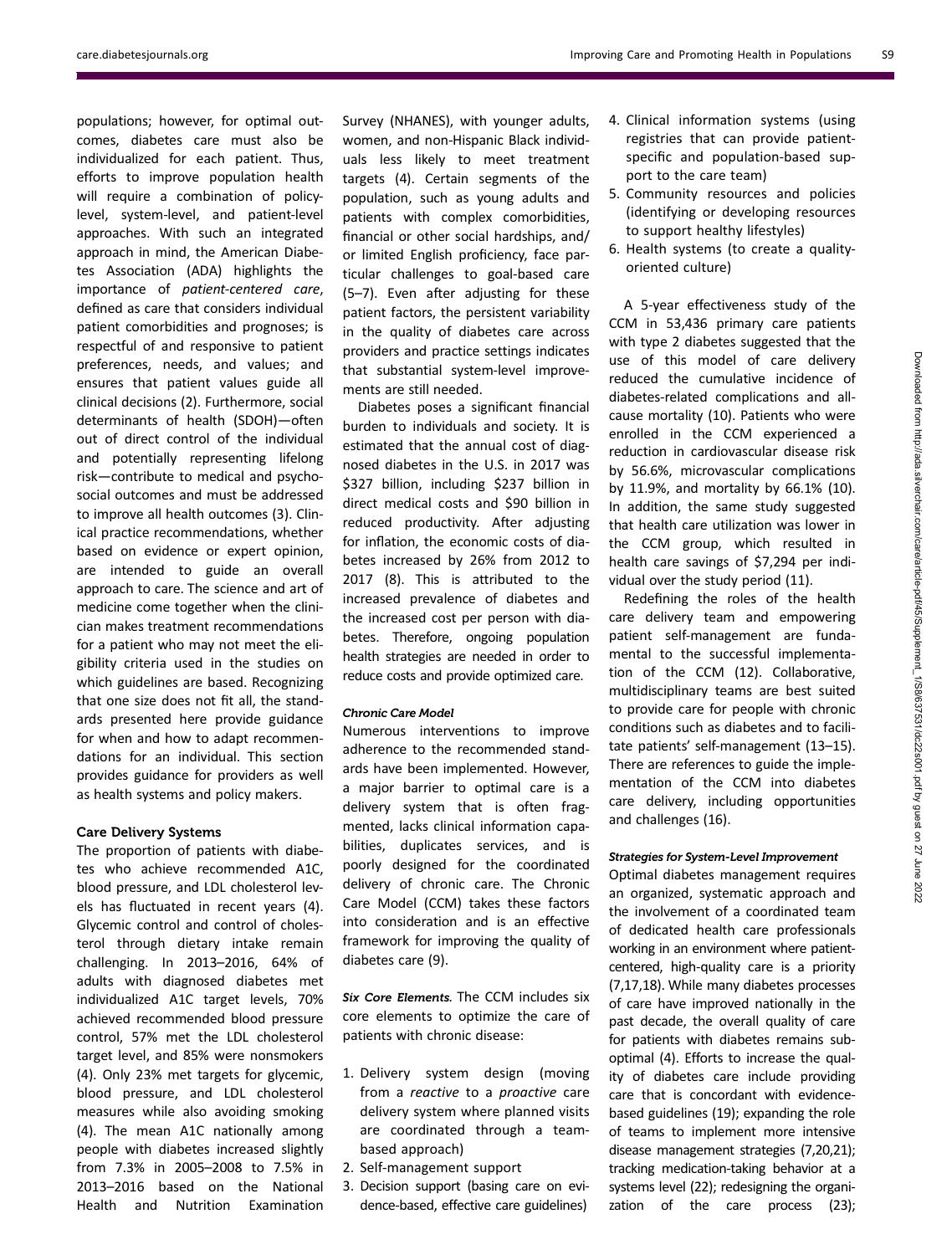implementing electronic health record tools (24,25); empowering and educating patients (26,27); removing financial barriers and reducing patient out-of-pocket costs for diabetes education, eye exams, diabetes technology, and necessary medications (7); assessing and addressing psychosocial issues (28,29); and identifying, developing, and engaging community resources and public policies that support healthy lifestyles (30). The National Diabetes Education Program maintains an online resource [\(https://www.cdc.gov/](https://www.cdc.gov/diabetes/professional-info/training.html) [diabetes/professional-info/training](https://www.cdc.gov/diabetes/professional-info/training.html) [.html](https://www.cdc.gov/diabetes/professional-info/training.html)) to help health care professionals design and implement more effective health care delivery systems for those with diabetes. Given the pluralistic needs of patients with diabetes and how the constant challenges they experience vary over the course of disease management (complex insulin regimens, new technology, etc.), a diverse team with complementary expertise is consistently recommended (31).

## Care Teams

The care team, which centers around the patient, should avoid therapeutic inertia and prioritize timely and appropriate intensification of behavior change (diet and physical activity) and/or pharmacologic therapy for patients who have not achieved the recommended metabolic targets (32–34). Strategies shown to improve care team behavior and thereby catalyze reductions in A1C, blood pressure, and/or LDL cholesterol include engaging in explicit and collaborative goal setting with patients (35,36); identifying and addressing language, numeracy, or cultural barriers to care (37–39); integrating evidence-based guidelines and clinical information tools into the process of care (19,40,41); soliciting performance feedback, setting reminders, and providing structured care (e.g., guidelines, formal case management, and patient education resources) (7); and incorporating care management teams including nurses, dietitians, pharmacists, and other providers (20,42). In addition, initiatives such as the Patient-Centered Medical Home show promise for improving health outcomes by fostering comprehensive primary care and offering new opportunities for teambased chronic disease management (43).

# Telemedicine

Telemedicine is a growing field that may increase access to care for patients with diabetes. The American Telemedicine Association defines telemedicine as the use of medical information exchanged from one site to another via electronic communications to improve a patient's clinical health status. Telemedicine includes a growing variety of applications and services using two-way video, smartphones, wireless tools, and other forms of telecommunications technology (44). Increasingly, evidence suggests that various telemedicine modalities may facilitate reducing A1C in patients with type 2 diabetes compared with usual care or in addition to usual care (45), and findings suggest that telemedicine is a safe method of delivering type 1 diabetes care to rural patients (46). For rural populations or those with limited physical access to health care, telemedicine has a growing body of evidence for its effectiveness, particularly with regard to glycemic control as measured by A1C (47–49). Interactive strategies that facilitate communication between providers and patients, including the use of web-based portals or text messaging and those that incorporate medication adjustment, appear more effective. Telemedicine and other virtual environments can also be used to offer diabetes self-management education and clinical support and remove geographic and transportation barriers for patients living in underresourced areas or with disabilities (50). However, there is limited data available on the cost-effectiveness of these strategies.

# Behaviors and Well-being

Successful diabetes care also requires a systematic approach to supporting patients' behavior-change efforts. Highquality diabetes self-management education and support (DSMES) has been shown to improve patient self-management, satisfaction, and glucose outcomes. National DSMES standards call for an integrated approach that includes clinical content and skills, behavioral strategies (goal setting, problem-solving), and engagement with psychosocial concerns (29). Increasingly, such support is being adapted for online platforms that have the potential to improve patient access to this important resource. These curriculums need to be tailored to the

needs of the intended populations, including addressing the "digital divide," i.e., access to the technology required for implementation (51–54).

For more information on DSMES, see Section 5, "Facilitating Behavior Change and Well-being to Improve Health Outcomes" [\(https://doi.org/10.2337/dc22-S005\)](https://doi.org/10.2337/dc22-S005).

# Cost Considerations for Medication-Taking Behaviors

The cost of diabetes medications and devices is an ongoing barrier to achieving glycemic goals. Up to 25% of patients who are prescribed insulin report cost-related insulin underuse (55). Insulin underuse due to cost has also been termed cost-related medication nonadherence. The cost of insulin has continued to increase in recent years for reasons that are not entirely clear. There are recommendations from the ADA Insulin Access and Affordability Working Group for approaches to this issue from a systems level (56). Recommendations including concepts such as cost-sharing for insured people with diabetes should be based on the lowest price available, the list price for insulins that closely reflects net price, and health plans that ensure that people with diabetes can access insulin without undue administrative burden or excessive cost (56).

The cost of medications (not only insulin) influences prescribing patterns and cost-related medication nonadherence because of patient burden and lack of secondary payer support (public and private insurance) for effective approved glucose-lowering, cardiovascular disease risk–reducing, and weight management therapeutics. Although not usually addressed as a social determinant of health, financial barriers remain a major source of health disparities, and costs should be a focus of treatment goals (57). (See TAILORING TREATMENT FOR SOCIAL CONTEXT and TREATMENT CONSIDERATIONS.) Reduction in cost-related medication nonadherence is associated with better biologic and psychologic outcomes, including quality of life.

#### Access to Care and Quality Improvement

The Affordable Care Act and Medicaid expansion have resulted in increased access to care for many individuals with diabetes, emphasizing the protection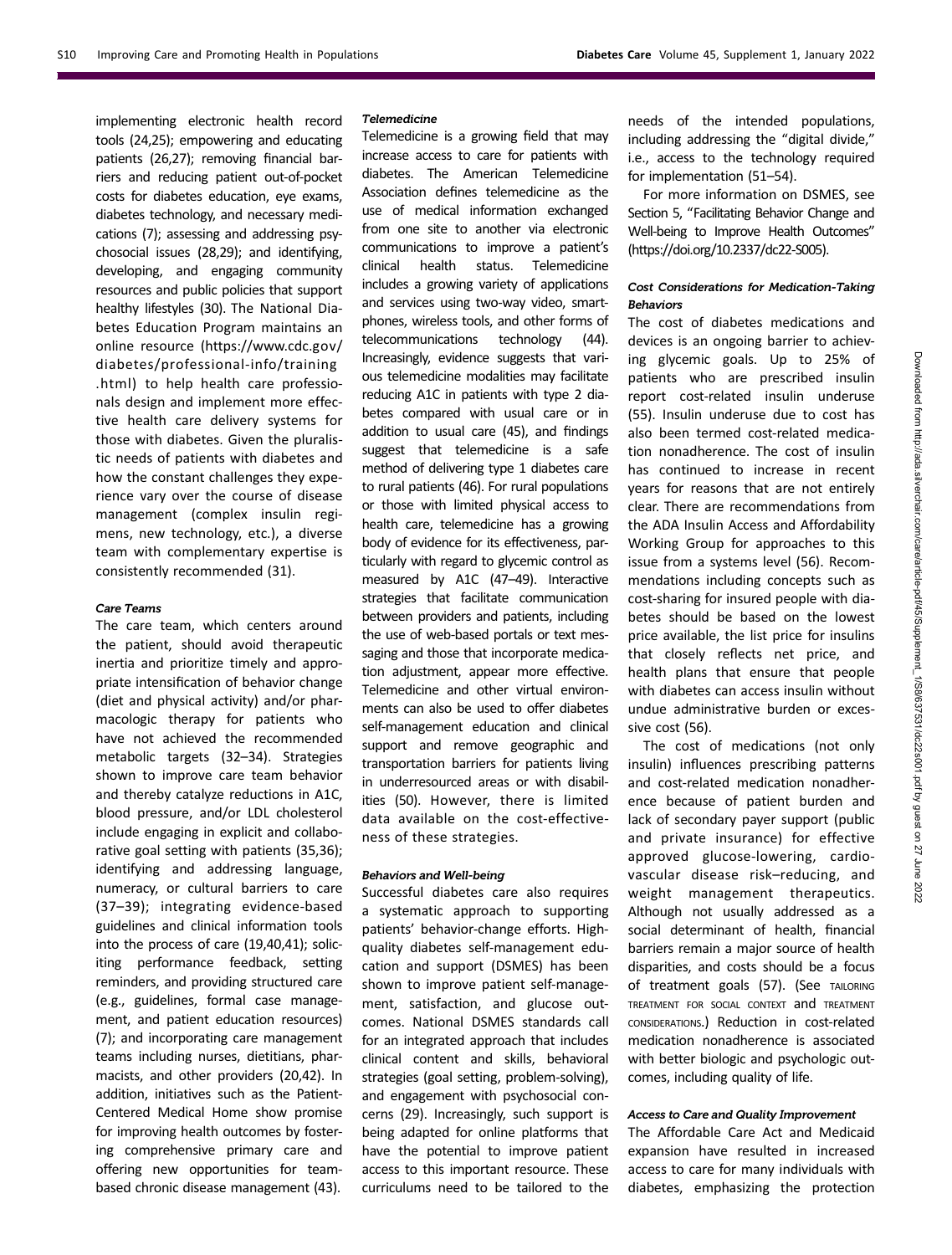of people with preexisting conditions, health promotion, and disease prevention (58). In fact, health insurance coverage increased from 84.7% in 2009 to 90.1% in 2016 for adults with diabetes aged 18–64 years. Coverage for those  $\geq 65$ years remained nearly universal (59). Patients who have either private or public insurance coverage are more likely to meet quality indicators for diabetes care (60). As mandated by the Affordable Care Act, the Agency for Healthcare Research and Quality developed a National Quality Strategy based on triple aims that include improving the health of a population, overall quality and patient experience of care, and per capita cost (61,62). As health care systems and practices adapt to the changing landscape of health care, it will be important to integrate traditional disease-specific metrics with measures of patient experience, as well as cost, in assessing the quality of diabetes care (63,64). Information and guidance specific to quality improvement and practice transformation for diabetes care is available from the National Institute of Diabetes and Digestive and Kidney Diseases guidance on diabetes care and quality (65). Using patient registries and electronic health records, health systems can evaluate the quality of diabetes care being delivered and perform intervention cycles as part of quality improvement strategies (66). Improvement of health literacy and numeracy is also a necessary component to improve care (67,68). Critical to these efforts is provider adherence to clinical practice recommendations (see Table 4.1) and the use of accurate, reliable data metrics that include sociodemographic variables to examine health equity within and across populations (69).

In addition to quality improvement efforts, other strategies that simultaneously improve the quality of care and potentially reduce costs are gaining momentum and include reimbursement structures that, in contrast to visit-based billing, reward the provision of appropriate and high-quality care to achieve metabolic goals (70) and incentives that accommodate personalized care goals (7,71). (Also see cost consid-ERATIONS FOR MEDICATION-TAKING BEHAVIOR, above, regarding cost-related medication nonadherence reduction.)

# TAILORING TREATMENT FOR SOCIAL CONTEXT

## Recommendations

- 1.5 Assess food insecurity, housing insecurity/homelessness, financial barriers, and social capital/ social community support to inform treatment decisions, with referral to appropriate local community resources. A
- 1.6 Provide patients with self-management support from lay health coaches, navigators, or community health workers when available. A

Health inequities related to diabetes and its complications are well documented, are heavily influenced by SDOH, and have been associated with greater risk for diabetes, higher population prevalence, and poorer diabetes outcomes (72–76). SDOH are defined as the economic, environmental, political, and social conditions in which people live and are responsible for a major part of health inequality worldwide (77). Greater exposure to adverse SDOH over the life course results in worse health (78). The ADA recognizes the association between social and environmental factors and the prevention and treatment of diabetes and has issued a call for research that seeks to better understand how these social determinants influence behaviors and how the relationships between these variables might be modified for the prevention and management of diabetes (79,80). While a comprehensive strategy to reduce diabetes-related health inequities in populations has not been formally studied, general recommendations from other chronic disease management and prevention models can be drawn upon to inform systems-level strategies in diabetes (81). For example, the National Academy of Medicine has published a framework for educating health care professionals on the importance of SDOH (82). Furthermore, there are resources available for the inclusion of standardized sociodemographic variables in electronic medical records to facilitate the measurement of health inequities as well as the impact of interventions designed to reduce those inequities (63,82,83).

SDOH are not consistently recognized and often go undiscussed in the clinical encounter (75). For example, a study by Piette et al. (84) found that among patients with chronic illnesses, twothirds of those who reported not taking medications as prescribed due to costrelated medication nonadherence never shared this with their physician. In a study using data from the National Health Interview Survey (NHIS), Patel et al. (75) found that one-half of adults with diabetes reported financial stress and one-fifth reported food insecurity. One population in which such issues must be considered is older adults, where social difficulties may impair the quality of life and increase the risk of functional dependency (85) (see Section 13, "Older Adults," [https://doi.org/10](https://doi.org/10.2337/dc22-S013) [.2337/dc22-S013,](https://doi.org/10.2337/dc22-S013) for a detailed discussion of social considerations in older adults). Creating systems-level mechanisms to screen for SDOH may help overcome structural barriers and communication gaps between patients and providers (75,86). In addition, brief, validated screening tools for some SDOH exist and could facilitate discussion around factors that significantly impact treatment during the clinical encounter. Below is a discussion of assessment and treatment considerations in the context of food insecurity, homelessness, limited English proficiency, limited health literacy, and low literacy.

## Food Insecurity

Food insecurity is the unreliable availability of nutritious food and the inability to consistently obtain food without resorting to socially unacceptable practices. Over 18% of the U.S. population reported food insecurity between 2005 and 2014 (87). The rate is higher in some racial/ethnic minority groups, including African American and Latino populations, low-income households, and homes headed by a single mother. The rate of food insecurity in individuals with diabetes may be up to 20% (88). Additionally, the risk for type 2 diabetes is increased twofold in those with food insecurity (79) and has been associated with low adherence to taking medications appropriately and recommended self-care behaviors, depression, diabetes distress, and worse glycemic control when compared with individuals who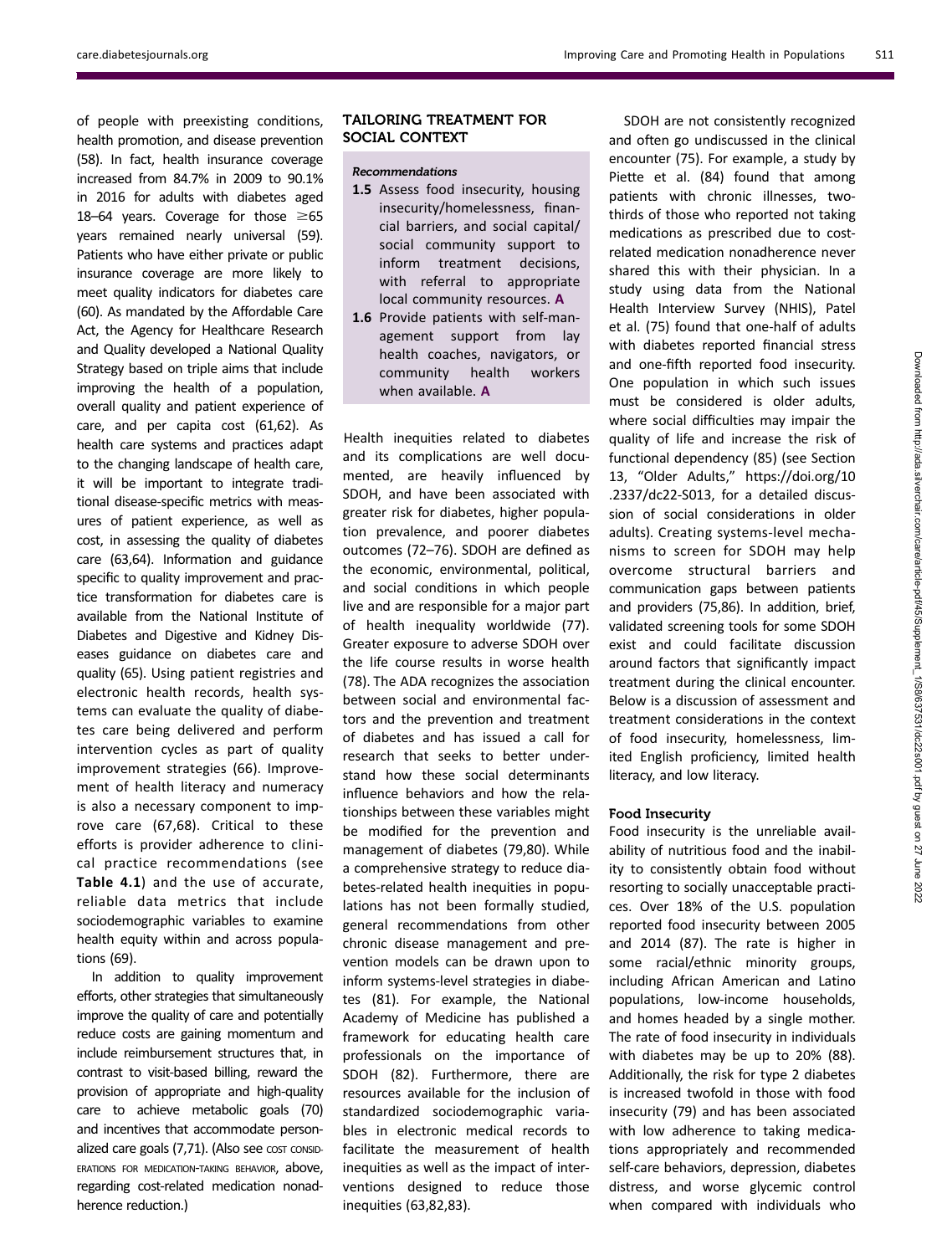are food secure (89,90). Older adults with food insecurity are more likely to have emergency department visits and hospitalizations compared with older adults who do not report food insecurity (91). Risk for food insecurity can be assessed with a validated two-item screening tool (91) that includes the statements: 1) "Within the past 12 months we worried whether our food would run out before we got money to buy more" and 2) "Within the past 12 months the food we bought just didn't last, and we didn't have money to get more." An affirmative response to either statement had a sensitivity of 97% and specificity of 83%. Interventions such as food prescription programs are considered promising practices to address food insecurity by integrating community resources into primary care settings and directly deal with food deserts in underserved communities (92,93).

#### Treatment Considerations

In those with diabetes and food insecurity, the priority is mitigating the increased risk for uncontrolled hyperglycemia and severe hypoglycemia. Reasons for the increased risk of hyperglycemia include the steady consumption of inexpensive carbohydrate-rich processed foods, binge eating, financial constraints to filling diabetes medication prescriptions, and anxiety/depression leading to poor diabetes self-care behaviors. Hypoglycemia can occur as a result of inadequate or erratic carbohydrate consumption following the administration of sulfonylureas or insulin. See Table 9.2 for drug-specific and patient factors, including cost and risk of hypoglycemia, which may be important considerations for adults with food insecurity and type 2 diabetes. Providers should consider these factors when making treatment decisions in people with food insecurity and seek local resources that might help patients with diabetes and their family members obtain nutritious food more regularly (94).

# Homelessness and Housing **Insecurity**

Homelessness/housing insecurity often accompanies many additional barriers to diabetes self-management, including food insecurity, literacy and numeracy deficiencies, lack of insurance, cognitive dysfunction, and mental health issues (95). The prevalence of diabetes in the

homeless population is estimated to be around 8% (96). Additionally, patients with diabetes who are homeless need secure places to keep their diabetes supplies and refrigerator access to properly store their insulin and take it on a regular schedule. The risk for homelessness can be ascertained using a brief risk assessment tool developed and validated for use among veterans (97). Housing insecurity has also been shown to be directly associated with a person's ability to maintain their diabetes selfmanagement (98). Given the potential challenges, providers who care for either homeless or housing-insecure individuals should be familiar with resources or have access to social workers who can facilitate stable housing for their patients as a way to improve diabetes care (99).

# Migrant and Seasonal Agricultural **Workers**

Migrant and seasonal agricultural workers may have a higher risk of type 2 diabetes than the overall population. While migrant farmworker–specific data are lacking, most agricultural workers in the U.S. are Latino, a population with a high rate of type 2 diabetes. In addition, living in severe poverty brings with it food insecurity, high chronic stress, and increased risk of diabetes; there is also an association between the use of certain pesticides and the incidence of diabetes (100).

Data from the Department of Labor indicate that there are 2.5–3 million agricultural workers in the U.S. These agricultural workers travel throughout the country, serving as the backbone for a multibillion-dollar agricultural industry. According to 2018 health center data, 174 health centers across the U.S. reported that they provided health care services to 579,806 adult agricultural patients, and 78,332 had encounters for diabetes (13.5%) (101).

Migrant farmworkers encounter numerous and overlapping barriers to receiving care. Migration, which may occur as frequently as every few weeks for farmworkers, disrupts care. In addition, cultural and linguistic barriers, lack of transportation and money, lack of available work hours, unfamiliarity with new communities, lack of access to resources, and other barriers prevent migrant farmworkers from accessing

health care. Without regular care, those with diabetes may suffer severe and often expensive complications that affect quality of life.

Health care providers should be attuned to the working and living conditions of all patients. For example, if a migrant farmworker with diabetes presents for care, appropriate referrals should be initiated to social workers and community resources, as available, to assist with removing barriers to care.

# Language Barriers

Providers who care for non–English speakers should develop or offer educational programs and materials in multiple languages with the specific goals of preventing diabetes and building diabetes awareness in people who cannot easily read or write in English. The National Standards for Culturally and Linguistically Appropriate Services in Health and Health Care (National CLAS Standards) provide guidance on how health care providers can reduce language barriers by improving their cultural competency, addressing health literacy, and ensuring communication with language assistance (102). In addition, the National CLAS Standards website [\(https://thinkculturalhealth.hhs.gov](https://thinkculturalhealth.hhs.gov)) offers several resources and materials that can be used to improve the quality of care delivery to non–English-speaking patients (102).

# Health Literacy and Numeracy

Health literacy is defined as the degree to which individuals have the capacity to obtain, process, and understand basic health information and services needed to make appropriate decisions (67). Health literacy is strongly associated with patients being able to engage in complex disease management and selfcare (103). Approximately 80 million adults in the U.S. are estimated to have limited or low health literacy (68). Clinicians and diabetes care and education specialists should ensure they provide easy-to-understand information and reduce unnecessary complexity when developing care plans with patients. Interventions addressing low health literacy in populations with diabetes seem effective in improving diabetes outcomes, including ones focusing primarily on patient education, self-care training,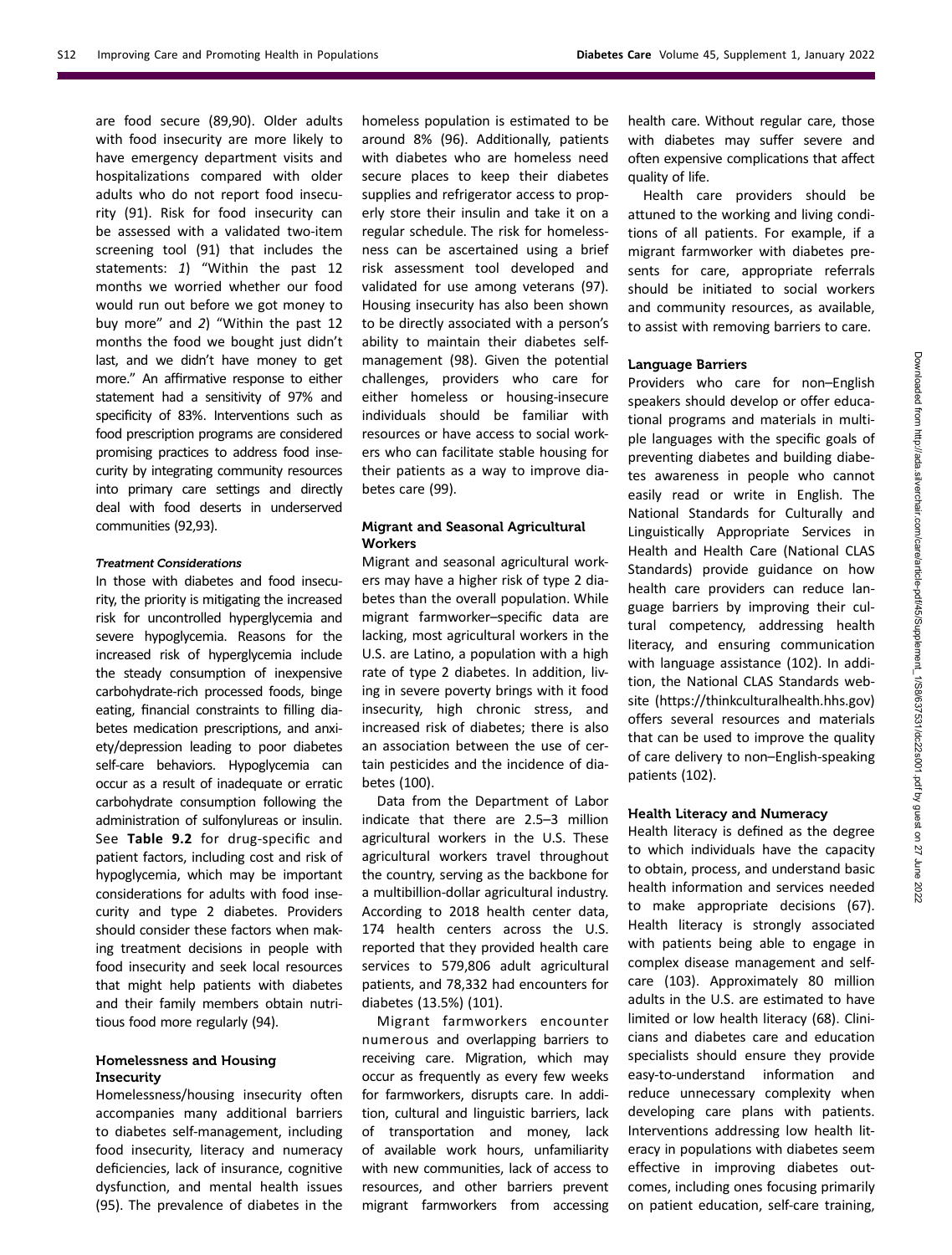or disease management. Combining easily adapted materials with formal diabetes education demonstrates effectiveness on clinical and behavioral outcomes in populations with low literacy (104). However, evidence supporting these strategies is largely limited to observational studies, and more research is needed to investigate the most effective strategies for enhancing both acquisition and retention of diabetes knowledge, as well as to examine different media and strategies for delivering interventions to patients (37).

Health numeracy is also important in diabetes prevention and management. Health numeracy requires primary numeric skills, applied health numeracy, and interpretive health numeracy. There is also an emotional component that affects a person's ability to understand concepts of risk, probability, and communication of scientific evidence (105). People with prediabetes or diabetes often need to perform numeric tasks such as interpreting food labels and blood glucose levels to make treatment decisions such as medication dosing. Thus, both health literacy and numeracy are necessary for enabling effective communication between patient and provider, arriving at a treatment regimen, and making diabetes self-management task decisions. If patients appear not to understand concepts associated with treatment decisions, both can be assessed using standardized screening measures (106). Adjunctive education and support may be indicated if limited health literacy and numeracy are barriers to optimal care decisions (28).

# Social Capital/Community Support

Social capital, which comprises community and personal network instrumental support, promotes better health, whereas lack of social support is associated with poorer health outcomes in individuals with diabetes (80). Of particular concern are the SDOH including racism and discrimination, which are likely to be lifelong (107). These factors are rarely addressed in routine treatment or disease management but may drive underlying causes of nonadherence to regimen behaviors and medication use. Identification or development of community resources to support healthy lifestyles is a core element of the

CCM (9) with particular need to incorporate relevant social support networks. There is currently a paucity of evidence regarding enhancement of these resources for those most likely to benefit from such intervention strategies.

Health care community linkages are receiving increasing attention from the American Medical Association, the Agency for Healthcare Research and Quality, and others as a means of promoting translation of clinical recommendations for diet and physical activity in real-world settings (108). Community health workers (CHWs) (109), peer supporters (110–112), and lay leaders (113) may assist in the delivery of DSMES services (82,114), particularly in underserved communities. A CHW is defined by the American Public Health Association as a "frontline public health worker who is a trusted member of and/or has an unusually close understanding of the community served" (115). CHWs can be part of a cost-effective, evidence-based strategy to improve the management of diabetes and cardiovascular risk factors in underserved communities and health care systems (116). The CHW scope of practice in areas such as outreach and communication, advocacy, social support, basic health education, referrals to community clinics, etc., has been successful in providing social and primary preventive services to underserved populations in rural and hard-to-reach communities. Even though CHWs' core competencies are not clinical in nature, in some circumstances clinicians may delegate limited clinical tasks to CHWs. If such is the case, these tasks must always be performed under the direction and supervision of the delegating health professional and following state health care laws and statutes (117).

#### References

1. Kindig D, Stoddart G. What is population health? Am J Public Health 2003;93:380–383

2. Institute of Medicine, Committee on Quality of Health Care in America. Crossing the Quality Chasm: A New Health System for the 21st Century. Washington, DC, National Academies Press, 2001. PMID: 25057539

3. Haire-Joshu D, Hill-Briggs F. The next generation of diabetes translation: a path to health equity. Annu Rev Public Health 2019;40: 391–410

4. Kazemian P, Shebl FM, McCann N, Walensky RP, Wexler DJ. Evaluation of the cascade of diabetes care in the United States, 2005–2016. JAMA Intern Med 2019;179:1376–1385

5. Kerr EA, Heisler M, Krein SL, et al. Beyond comorbidity counts: how do comorbidity type and severity influence diabetes patients' treatment priorities and self-management? J Gen Intern Med 2007;22:1635–1640

6. Fernandez A, Schillinger D, Warton EM, et al. Language barriers, physician-patient language concordance, and glycemic control among insured Latinos with diabetes: the Diabetes Study of Northern California (DISTANCE). J Gen Intern Med 2011;26:170–176

7. TRIAD Study Group. Health systems, patients factors, and quality of care for diabetes: a synthesis of findings from the TRIAD study. Diabetes Care 2010;33:940–947

8. American Diabetes Association. Economic costs of diabetes in the U.S. in 2017. Diabetes Care 2018;41:917–928

9. Stellefson M, Dipnarine K, Stopka C. The chronic care model and diabetes management in US primary care settings: a systematic review. Prev Chronic Dis 2013;10:E26

10. Wan EYF, Fung CSC, Jiao FF, et al. Fiveyear effectiveness of the multidisciplinary Risk Assessment and Management Programme– Diabetes Mellitus (RAMP-DM) on diabetes-related complications and health service uses—a population-based and propensity-matched cohort study. Diabetes Care 2018;41:49–59

11. Jiao FF, Fung CSC, Wan EYF, et al. Five-year cost-effectiveness of the Multidisciplinary Risk Assessment and Management Programme– Diabetes Mellitus (RAMP-DM). Diabetes Care 2018;41:250–257

12. Coleman K, Austin BT, Brach C, Wagner EH. Evidence on the Chronic Care Model in the new millennium. Health Aff (Millwood) 2009;28: 75–85

13. Piatt GA, Anderson RM, Brooks MM, et al. 3-year follow-up of clinical and behavioral improvements following a multifaceted diabetes care intervention: results of a randomized controlled trial. Diabetes Educ 2010;36:301–309 14. Katon WJ, Lin EHB, Von Korff M, et al. Collaborative care for patients with depression and chronic illnesses. N Engl J Med 2010; 363:2611–2620

15. Parchman ML, Zeber JE, Romero RR, Pugh JA. Risk of coronary artery disease in type 2 diabetes and the delivery of care consistent with the chronic care model in primary care settings: a STARNet study. Med Care 2007;45:1129–1134

16. Del Valle KL, McDonnell ME. Chronic care management services for complex diabetes management: a practical overview. Curr Diab Rep 2018;18:135

17. Tricco AC, Ivers NM, Grimshaw JM, et al. Effectiveness of quality improvement strategies on the management of diabetes: a systematic review and meta-analysis. Lancet 2012;379: 2252–2261

18. Schmittdiel JA, Gopalan A, Lin MW, Banerjee S, Chau CV, Adams AS. Population health management for diabetes: health care systemlevel approaches for improving quality and addressing disparities. Curr Diab Rep 2017;17:31 19. O'Connor PJ, Bodkin NL, Fradkin J, et al. Diabetes performance measures: current status and future directions. Diabetes Care 2011;34: 1651–1659

20. Jaffe MG, Lee GA, Young JD, Sidney S, Go AS. Improved blood pressure control associated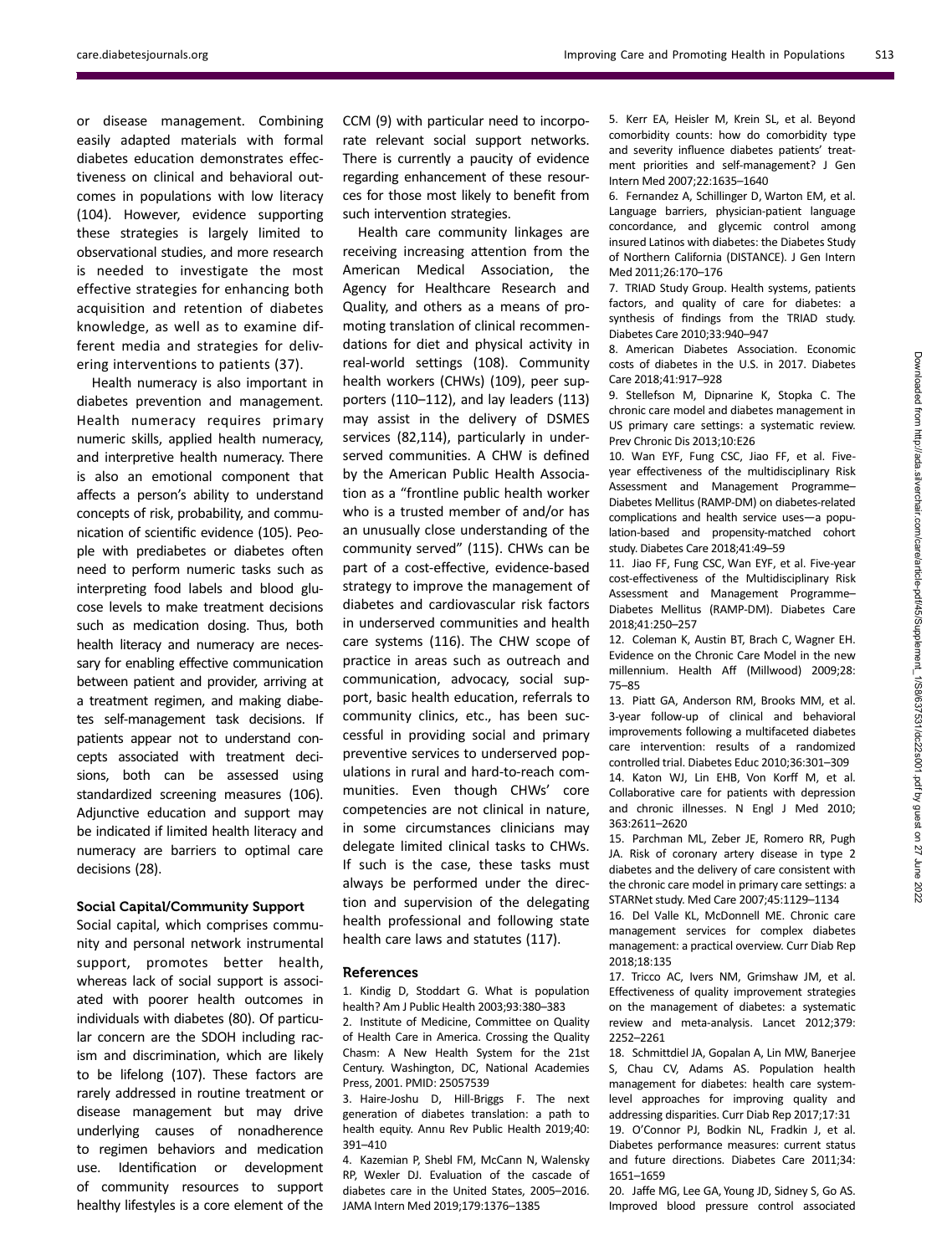with a large-scale hypertension program. JAMA 2013;310:699–705

21. Peikes D, Chen A, Schore J, Brown R. Effects of care coordination on hospitalization, quality of care, and health care expenditures among Medicare beneficiaries: 15 randomized trials. JAMA 2009;301:603–618

22. Raebel MA, Schmittdiel J, Karter AJ, Konieczny JL, Steiner JF. Standardizing terminology and definitions of medication adherence and persistence in research employing electronic databases. Med Care 2013;51(Suppl. 3):S11–S21

23. Feifer C, Nemeth L, Nietert PJ, et al. Different paths to high-quality care: three archetypes of top-performing practice sites. Ann Fam Med 2007;5:233–241

24. Reed M, Huang J, Graetz I, et al. Outpatient electronic health records and the clinical care and outcomes of patients with diabetes mellitus. Ann Intern Med 2012;157:482–489

25. Cebul RD, Love TE, Jain AK, Hebert CJ. Electronic health records and quality of diabetes care. N Engl J Med 2011;365:825–833

26. Battersby M, Von Korff M, Schaefer J, et al. Twelve evidence-based principles for implementing self-management support in primary care. Jt Comm J Qual Patient Saf 2010;36: 561–570

27. Grant RW, Wald JS, Schnipper JL, et al. Practice-linked online personal health records for type 2 diabetes mellitus: a randomized controlled trial. Arch Intern Med 2008;168:1776–1782

28. Young-Hyman D, de Groot M, Hill-Briggs F, Gonzalez JS, Hood K, Peyrot M. Psychosocial care for people with diabetes: a position statement of the American Diabetes Association. Diabetes Care 2016;39:2126–2140

29. Beck J, Greenwood DA, Blanton L, et al.; 2017 Standards Revision Task Force. 2017 national standards for diabetes self-management education and support. Diabetes Care 2017;40: 1409–1419

30. Pullen-Smith B, Carter-Edwards L, Leathers KH. Community health ambassadors: a model for engaging community leaders to promote better health in North Carolina. J Public Health Manag Pract 2008;14(Suppl. ):S73–S81

31. Handlow NE, Nolton B, Winter SE, Wessel CM, Pennock J. 180-LB: Impact of a multidisciplinary diabetes care team in primary care settings on glycemic control (Late-breaking poster presentation). Diabetes 2019; 68(Suppl. 1). Accessed 4 October 2021. Available from <https://doi.org/10.2337/db19-180-LB>

32. Davidson MB. How our current medical care system fails people with diabetes: lack of timely, appropriate clinical decisions. Diabetes Care 2009;32:370–372

33. Selby JV, Uratsu CS, Fireman B, et al. Treatment intensification and risk factor control: toward more clinically relevant quality measures. Med Care 2009;47:395–402

34. Raebel MA, Ellis JL, Schroeder EB, et al. Intensification of antihyperglycemic therapy among patients with incident diabetes: a Surveillance Prevention and Management of Diabetes Mellitus (SUPREME-DM) study. Pharmacoepidemiol Drug Saf 2014;23:699–710

35. Grant RW, Pabon-Nau L, Ross KM, Youatt EJ, Pandiscio JC, Park ER. Diabetes oral medication initiation and intensification: patient views compared with current treatment guidelines. Diabetes Educ 2011;37:78–84

36. Tamhane S, Rodriguez-Gutierrez R, Hargraves I, Montori VM. Shared decisionmaking in diabetes care. Curr Diab Rep 2015;15:112

37. Schillinger D, Piette J, Grumbach K, et al. Closing the loop: physician communication with diabetic patients who have low health literacy. Arch Intern Med 2003;163:83–90

38. Rosal MC, Ockene IS, Restrepo A, et al. Randomized trial of a literacy-sensitive, culturally tailored diabetes self-management intervention for low-income Latinos: Latinos en Control. Diabetes Care 2011;34:838–844

39. Osborn CY, Cavanaugh K, Wallston KA, et al. Health literacy explains racial disparities in diabetes medication adherence. J Health Commun 2011;16(Suppl. 3):268–278

40. Garg AX, Adhikari NKJ, McDonald H, et al. Effects of computerized clinical decision support systems on practitioner performance and patient outcomes: a systematic review. JAMA 2005;293: 1223–1238

41. Smith SA, Shah ND, Bryant SC, et al.; Evidens Research Group. Chronic care model and shared care in diabetes: randomized trial of an electronic decision support system. Mayo Clin Proc 2008;83:747–757

42. Stone RA, Rao RH, Sevick MA, et al. Active care management supported by home telemonitoring in veterans with type 2 diabetes: the DiaTel randomized controlled trial. Diabetes Care 2010;33:478–484

43. Bojadzievski T, Gabbay RA. Patient-centered medical home and diabetes. Diabetes Care 2011;34:1047–1053

44. Telligen and gpTRAC (Great Plains Telehealth Resource & Assistance Center). Telehealth Start-Up and Resource Guide Version 1.1, October 2014. Accessed 9 August 2021. Available from [https://www.healthit.gov/sites/default/](https://www.healthit.gov/sites/default/files/telehealthguide_final_0.pdf)files/ [telehealthguide\\_](https://www.healthit.gov/sites/default/files/telehealthguide_final_0.pdf)final\_0.pdf

45. Lee SWH, Chan CKY, Chua SS, Chaiyakunapruk N. Comparative effectiveness of telemedicine strategies on type 2 diabetes management: a systematic review and network meta-analysis. Sci Rep 2017;7:12680

46. Xu T, Pujara S, Sutton S, Rhee M. Telemedicine in the management of type 1 diabetes. Prev Chronic Dis 2018;15:170168

47. Faruque LI, Wiebe N, Ehteshami-Afshar A, et al.; Alberta Kidney Disease Network. Effect of telemedicine on glycated hemoglobin in diabetes: a systematic review and meta-analysis of randomized trials. CMAJ 2017;189:E341–E364 48. Marcolino MS, Maia JX, Alkmim MBM, Boersma E, Ribeiro AL. Telemedicine application in the care of diabetes patients: systematic review and meta-analysis. PLoS One 2013;8: e79246

49. Heitkemper EM, Mamykina L, Travers J, Smaldone A. Do health information technology self-management interventions improve glycemic control in medically underserved adults with diabetes? A systematic review and metaanalysis. J Am Med Inform Assoc 2017;24: 1024–1035

50. Reagan L, Pereira K, Jefferson V, et al. Diabetes self-management training in a virtual environment. Diabetes Educ 2017;43:413–421

51. Dack C, Ross J, Stevenson F, et al. A digital self-management intervention for adults with type 2 diabetes: combining theory, data and participatory design to develop HeLP-Diabetes. Internet Interv 2019;17:100241

52. Lee M-K, Lee DY, Ahn H-Y, Park C-Y. A novel user utility score for diabetes management using tailored mobile coaching: secondary analysis of a randomized controlled trial. JMIR Mhealth Uhealth 2021;9:e17573

53. Dening J, Islam SMS, George E, Maddison R. Web-based interventions for dietary behavior in adults with type 2 diabetes: systematic review of randomized controlled trials. J Med Internet Res 2020;22:e16437

54. Omar MA, Hasan S, Palaian S, Mahameed S. The impact of a self-management educational program coordinated through WhatsApp on diabetes control. Pharm Pract (Granada) 2020; 18:1841

55. Herkert D, Vijayakumar P, Luo J, et al. Costrelated insulin underuse among patients with diabetes. JAMA Intern Med 2019;179:112–114

56. Cefalu WT, Dawes DE, Gavlak G, et al.; Insulin Access and Affordability Working Group. Insulin Access and Affordability Working Group: conclusions and recommendations. Diabetes Care 2018;41:1299–1311

57. Taylor SI. The high cost of diabetes drugs: disparate impact on the most vulnerable patients. Diabetes Care 2020;43:2330–2332

58. Myerson R, Laiteerapong N. The Affordable Care Act and diabetes diagnosis and care: exploring the potential impacts. Curr Diab Rep 2016;16:27

59. Casagrande SS, McEwen LN, Herman WH. Changes in health insurance coverage under the Affordable Care Act: a national sample of U.S. adults with diabetes, 2009 and 2016. Diabetes Care 2018;41:956–962

60. Doucette ED, Salas J, Scherrer JF. Insurance coverage and diabetes quality indicators among patients in NHANES. Am J Manag Care 2016; 22:484–490

61. Stiefel M, Nolan K. Measuring the triple aim: a call for action. Popul Health Manag 2013;16: 219–220

62. Agency for Healthcare Research and Quality. About the National Quality Strategy. Content last reviewed March 2017. Accessed 4 October 2021. Available from [https://www.ahrq.gov/](https://www.ahrq.gov/workingforquality/about/index.html) [workingforquality/about/index.html](https://www.ahrq.gov/workingforquality/about/index.html)

63. National Quality Forum. National voluntary consensus standards for ambulatory care measuring healthcare disparities. 2008. Accessed 4 October 2021. Available from [https://www](https://www.qualityforum.org/Publications/2008/03/National_Voluntary_Consensus_Standards_for_Ambulatory_Care%E2%80%94Measuring_Healthcare_Disparities.aspx) [.qualityforum.org/Publications/2008/03/National\\_](https://www.qualityforum.org/Publications/2008/03/National_Voluntary_Consensus_Standards_for_Ambulatory_Care%E2%80%94Measuring_Healthcare_Disparities.aspx) [Voluntary\\_Consensus\\_Standards\\_for\\_Ambulatory\\_](https://www.qualityforum.org/Publications/2008/03/National_Voluntary_Consensus_Standards_for_Ambulatory_Care%E2%80%94Measuring_Healthcare_Disparities.aspx) [Care%E2%80%94Measuring\\_Healthcare\\_Disparities](https://www.qualityforum.org/Publications/2008/03/National_Voluntary_Consensus_Standards_for_Ambulatory_Care%E2%80%94Measuring_Healthcare_Disparities.aspx) [.aspx](https://www.qualityforum.org/Publications/2008/03/National_Voluntary_Consensus_Standards_for_Ambulatory_Care%E2%80%94Measuring_Healthcare_Disparities.aspx)

64. Burstin H, Johnson K. Getting to better care and outcomes for diabetes through measurement. Evidence-based diabetes management. Am J Manag Care 2016;22(SP4):SP145– SP146

65. National Institute of Diabetes and Digestive and Kidney Diseases. Diabetes for health professionals. Accesssed 9 August 2021. Available from [https://www.niddk.nih.gov/](https://www.niddk.nih.gov/health-information/professionals/clinical-tools-patient-management/diabetes) [health-information/professionals/clinical-tools](https://www.niddk.nih.gov/health-information/professionals/clinical-tools-patient-management/diabetes)[patient-management/diabetes](https://www.niddk.nih.gov/health-information/professionals/clinical-tools-patient-management/diabetes)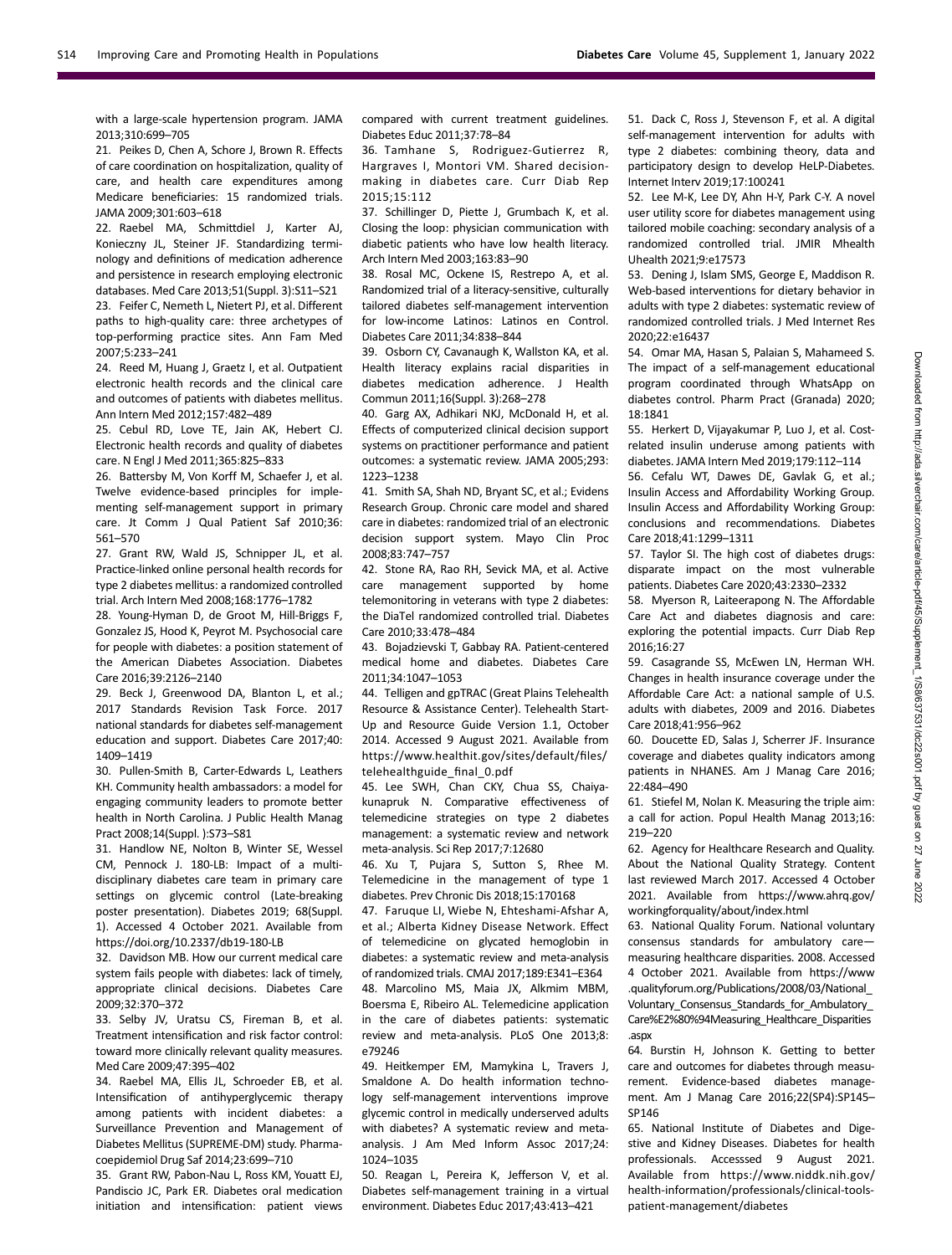66. O'Connor PJ, Sperl-Hillen JM, Fazio CJ, Averbeck BM, Rank BH, Margolis KL. Outpatient diabetes clinical decision support: current status and future directions. Diabet Med 2016;33: 734–741

67. Institute of Medicine, Committee on Health Literacy. Health Literacy: A Prescription to End Confusion. Nielsen-Bohlman L, Panzer AM, Kindig DA, Eds. Washington, DC, National Academies Press, 2004. PMID: 25009856

68. Schaffler J, Leung K, Tremblay S, et al. The effectiveness of self-management interventions for individuals with low health literacy and/or low income: a descriptive systematic review. J Gen Intern Med 2018;33:510–523

69. Centers for Medicare & Medicaid Services. CMS equity plan for Medicare. Accessed 4 October 2021. Available from [https://www.cms](https://www.cms.gov/About-CMS/Agency-Information/OMH/equity-initiatives/equity-plan.html) [.gov/About-CMS/Agency-Information/OMH/](https://www.cms.gov/About-CMS/Agency-Information/OMH/equity-initiatives/equity-plan.html) [equity-initiatives/equity-plan.html](https://www.cms.gov/About-CMS/Agency-Information/OMH/equity-initiatives/equity-plan.html)

70. Rosenthal MB, Cutler DM, Feder J. The ACO rules—striking the balance between participation and transformative potential. N Engl J Med 2011;365:e6

71. Washington AE, Lipstein SH. The Patient-Centered Outcomes Research Institute—promoting better information, decisions, and health. N Engl J Med 2011;365:e31

72. Hutchinson RN, Shin S. Systematic review of health disparities for cardiovascular diseases and associated factors among American Indian and Alaska Native populations. PLoS One 2014;9: e80973

73. Borschuk AP, Everhart RS. Health disparities among youth with type 1 diabetes: a systematic review of the current literature. Fam Syst Health 2015;33:297–313

74. Walker RJ, Strom Williams J, Egede LE. Influence of race, ethnicity and social determinants of health on diabetes outcomes. Am J Med Sci 2016;351:366–373

75. Patel MR, Piette JD, Resnicow K, Kowalski-Dobson T, Heisler M. Social determinants of health, cost-related nonadherence, and costreducing behaviors among adults with diabetes: findings from the National Health Interview Survey. Med Care 2016;54:796–803

76. Steve SL, Tung EL, Schlichtman JJ, Peek ME. Social disorder in adults with type 2 diabetes: building on race, place, and poverty. Curr Diab Rep 2016;16:72

77. Commission on Social Determinants of Health. Closing the gap in a generation: health equity through action on the social determinants of health. Geneva, World Health Organization, 2008. Accessed 4 October 2021. Available from [https://www.who.int/social\\_determinants/](https://www.who.int/social_determinants/final_report/csdh_finalreport_2008.pdf)final\_ report/csdh\_fi[nalreport\\_2008.pdf](https://www.who.int/social_determinants/final_report/csdh_finalreport_2008.pdf)

78. Dixon B, Peña M-M, Taveras EM. Lifecourse approach to racial/ethnic disparities in childhood obesity. Adv Nutr 2012;3:73–82

79. Hill JO, Galloway JM, Goley A, et al. Scientific statement: socioecological determinants of prediabetes and type 2 diabetes. Diabetes Care 2013;36:2430–2439

80. Hill-Briggs F, Adler NE, Berkowitz SA, et al. Social determinants of health and diabetes: a scientific review. Diabetes Care 2020;44:258– 279

81. The Secretary's Advisory Committee on National Health Promotion and Disease Prevention Objectives for 2020. Phase I report: recommendations for the framework and format of Healthy People 2020. Accessed 4 October 2021. Available from [https://www.healthy](https://www.healthypeople.gov/2010/hp2020/advisory/PhaseI/default.htm) [people.gov/2010/hp2020/advisory/PhaseI/](https://www.healthypeople.gov/2010/hp2020/advisory/PhaseI/default.htm) [default.htm](https://www.healthypeople.gov/2010/hp2020/advisory/PhaseI/default.htm)

82. National Academies of Sciences, Engineering, and Medicine. A Framework for Educating Health Professionals to Address the Social Determinants of Health.Washington, DC, National Academies Press, 2016. PMID: 27854400

83. Chin MH, Clarke AR, Nocon RS, et al. A roadmap and best practices for organizations to reduce racial and ethnic disparities in health care. J Gen Intern Med 2012;27:992–1000

84. Piette JD, Heisler M, Wagner TH. Costrelated medication underuse among chronically ill adults: the treatments people forgo, how often, and who is at risk. Am J Public Health 2004;94:1782–1787

85. Laiteerapong N, Karter AJ, Liu JY, et al. Correlates of quality of life in older adults with diabetes: the Diabetes & Aging Study. Diabetes Care 2011;34:1749–1753

86. O'Gurek DT, Henke C. A practical approach to screening for social determinants of health. Fam Pract Manag 2018;25:7–12

87. Walker RJ, Grusnick J, Garacci E, Mendez C, Egede LE. Trends in food insecurity in the USA for individuals with prediabetes, undiagnosed diabetes, and diagnosed diabetes. J Gen Intern Med 2019;34:33–35

88. Berkowitz SA, Karter AJ, Corbie-Smith G, et al. Food insecurity, food "deserts," and glycemic control in patients with diabetes: a longitudinal analysis. Diabetes Care 2018;41:1188–1195

89. Heerman WJ, Wallston KA, Osborn CY, et al. Food insecurity is associated with diabetes selfcare behaviours and glycaemic control. Diabet Med 2016;33:844–850

90. Silverman J, Krieger J, Kiefer M, Hebert P, Robinson J, Nelson K. The relationship between food insecurity and depression, diabetes distress and medication adherence among low-income patients with poorly-controlled diabetes. J Gen Intern Med 2015;30:1476–1480

91. Hager ER, Quigg AM, Black MM, et al. Development and validity of a 2-item screen to identify families at risk for food insecurity. Pediatrics 2010;126:e26–e32

92. Goddu AP, Roberson TS, Raffel KE, Chin MH, Peek ME. Food Rx: a community-university partnership to prescribe healthy eating on the South Side of Chicago. J Prev Interv Community 2015;43:148–162

93. Feinberg AT, Hess A, Passaretti M, Coolbaugh S, Lee TH. Prescribing food as a specialty drug. NEJM Catalyst. 10 April 2018. Accessed 4 October 2021. Available from [https://](https://catalyst.nejm.org/doi/abs/10.1056/CAT.18.0212) [catalyst.nejm.org/doi/abs/10.1056/CAT.18.0212](https://catalyst.nejm.org/doi/abs/10.1056/CAT.18.0212) 94. Seligman HK, Schillinger D. Hunger and socioeconomic disparities in chronic disease. N Engl J Med 2010;363:6–9

95. White BM, Logan A, Magwood GS. Access to diabetes care for populations experiencing homelessness: an integrated review. Curr Diab Rep 2016;16:112

96. Bernstein RS, Meurer LN, Plumb EJ, Jackson JL. Diabetes and hypertension prevalence in homeless adults in the United States: a systematic review and meta-analysis. Am J Public Health 2015;105:e46–e60

97. Montgomery AE, Fargo JD, Kane V, Culhane DP. Development and validation of an instrument to assess imminent risk of homelessness among veterans. Public Health Rep 2014;129:428–436

98. Stahre M, VanEenwyk J, Siegel P, Njai R. Housing insecurity and the association with health outcomes and unhealthy behaviors, Washington State, 2011. Prev Chronic Dis 2015;12:E109

99. Baxter AJ, Tweed EJ, Katikireddi SV, Thomson H. Effects of Housing First approaches on health and well-being of adults who are homeless or at risk of homelessness: systematic review and meta-analysis of randomised controlled trials. J Epidemiol Community Health 2019;73:379– 387

100. Evangelou E, Ntritsos G, Chondrogiorgi M, et al. Exposure to pesticides and diabetes: a systematic review and meta-analysis. Environ Int 2016;91:60–68

101. Health Resources & Services Administration. 2020 Health Center Data. Accessed 4 October 2021. Available from [https://data.hrsa](https://data.hrsa.gov/tools/data-reporting/program-data/national) [.gov/tools/data-reporting/program-data/national](https://data.hrsa.gov/tools/data-reporting/program-data/national) 102. U.S. Department of Health & Human Services. National Standards for Culturally and Linguistically Appropriate Services (CLAS) in Health and Health Care. Accessed 4 October 2021. Available from [https://www.thinkcultural](https://www.thinkculturalhealth.hhs.gov/assets/pdfs/enhancednationalclasstandards.pdf) [health.hhs.gov/assets/pdfs/enhancednational](https://www.thinkculturalhealth.hhs.gov/assets/pdfs/enhancednationalclasstandards.pdf) [classtandards.pdf](https://www.thinkculturalhealth.hhs.gov/assets/pdfs/enhancednationalclasstandards.pdf)

103. Aaby A, Friis K, Christensen B, Rowlands G, Maindal HT. Health literacy is associated with health behaviour and self-reported health: a large population-based study in individuals with cardiovascular disease. Eur J Prev Cardiol 2017;24:1880–1888

104. White RO, Eden S, Wallston KA, et al. Health communication, self-care, and treatment satisfaction among low-income diabetes patients in a public health setting. Patient Educ Couns 2015;98:144–149

105. Schapira MM, Fletcher KE, Gilligan MA, et al. A framework for health numeracy: how patients use quantitative skills in health care. J Health Commun 2008;13:501–517

106. Carpenter CR, Kaphingst KA, Goodman MS, Lin MJ, Melson AT, Griffey RT. Feasibility and diagnostic accuracy of brief health literacy and numeracy screening instruments in an urban emergency department. Acad Emerg Med 2014;21:137–146

107. Williams DR, Lawrence JA, Davis BA. Racism and Health: Evidence and Needed Research. Annu Rev Public Health 2019;40:105–125

108. Agency for Healthcare Research and Quality. Clinical-community linkages. Content last reviewed December 2016. Accessed 4 October 2021. Available from [https://www.ahrq.gov/](https://www.ahrq.gov/professionals/prevention-chronic-care/improve/community/index.html) [professionals/prevention-chronic-care/improve/](https://www.ahrq.gov/professionals/prevention-chronic-care/improve/community/index.html) [community/index.html](https://www.ahrq.gov/professionals/prevention-chronic-care/improve/community/index.html)

109. Egbujie BA, Delobelle PA, Levitt N, Puoane T, Sanders D, van Wyk B. Role of community health workers in type 2 diabetes mellitus selfmanagement: a scoping review. Plos One 2018;13:e01998424

110. Heisler M, Vijan S, Makki F, Piette JD. Diabetes control with reciprocal peer support versus nurse care management: a randomized trial. Ann Intern Med 2010;153:507–515

111. Long JA, Jahnle EC, Richardson DM, Loewenstein G, Volpp KG. Peer mentoring and